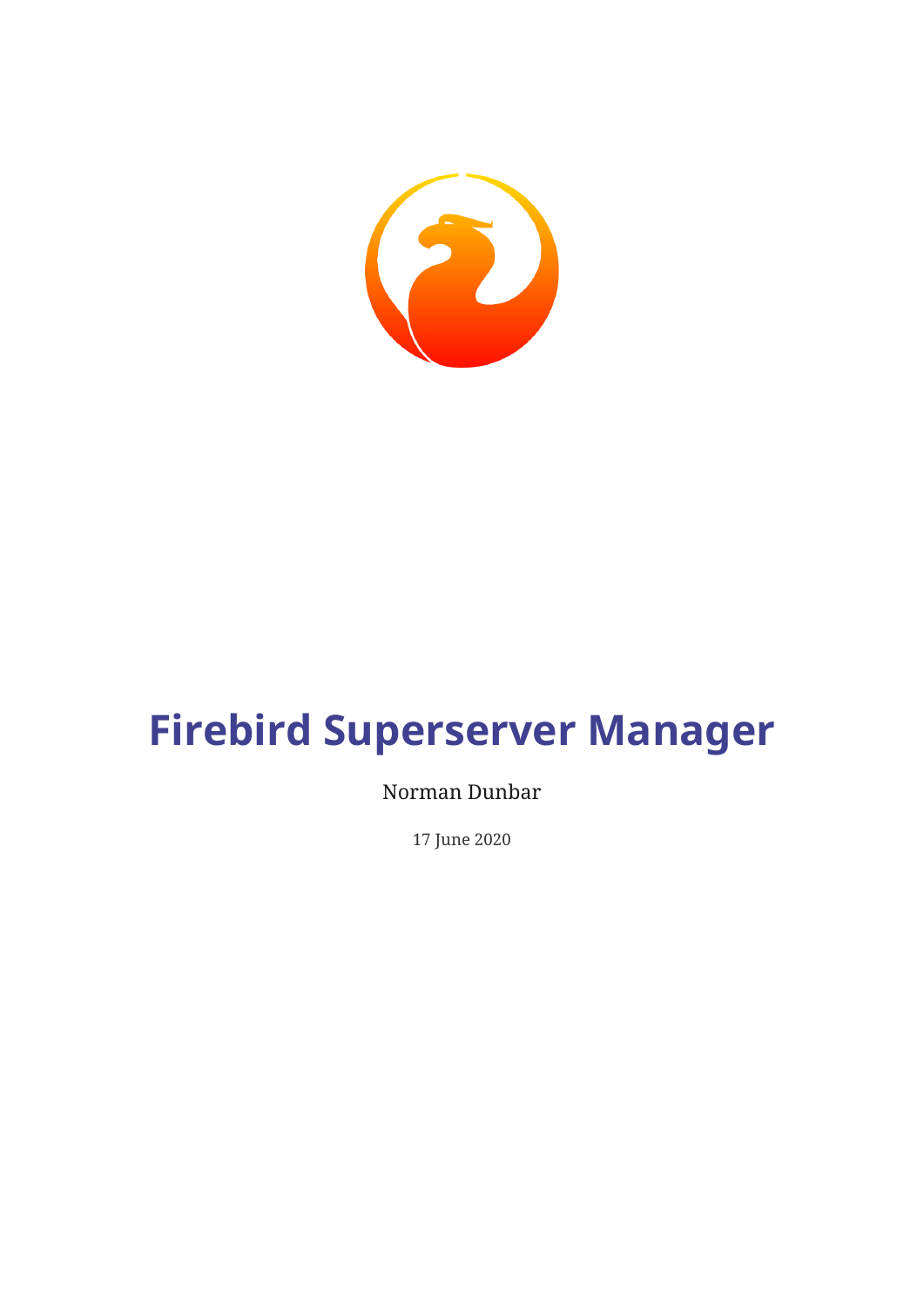# **Table of Contents**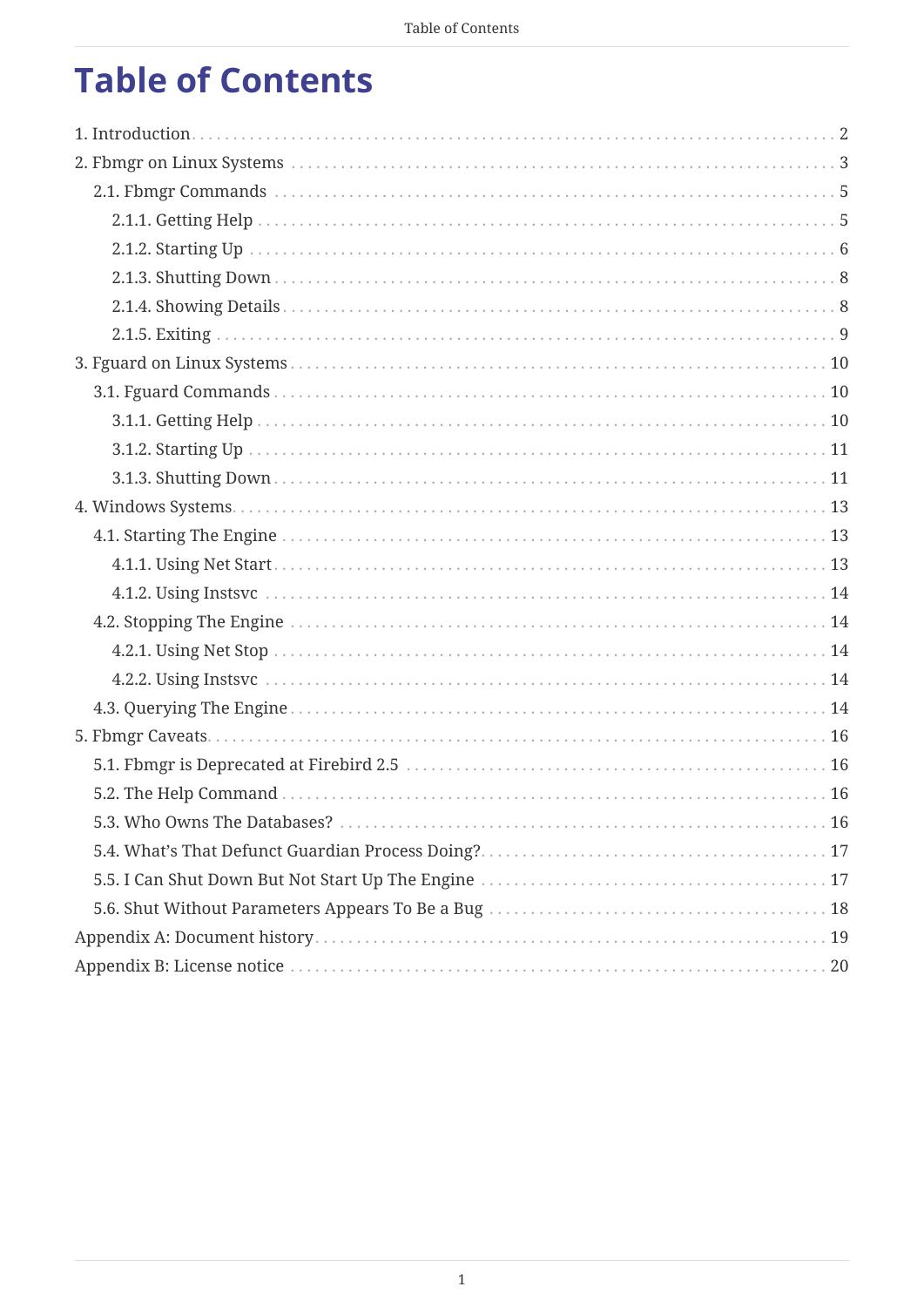# <span id="page-2-0"></span>**Chapter 1. Introduction**

Fbmgr is used to start and stop your Firebird Superserver. This is different from starting and stopping a database — as explained in the gfix manual — as the running databases rely on the Firebird service/daemon. This daemon is the Firebird *engine* — without it, nothing will run under Superserver.



If you are using Firebird Classic, this chapter does not apply and it is entirely possible that the executables mentioned in this chapter may not even exist in your installation directory.



If you are using Firebird 2.5 onwards, you will see a message whenever you use fbmgr, telling you that fbmgr has been deprecated. From Firebird 3.0 onwards, this utility will no longer be present in the Firebird releases. You are advised to use the fbguard utility instead. See the chapter on fbguard for details.

On Windows systems, the engine runs as a service and is slightly different. Windows will be discussed separately in this manual for that reason.

In the remainder of this manual, we will discuss the following:

- Differences between Windows and Linux systems.
- Command-line options for fbmgr.
- Fbmgr commands and their parameters.
- Running fbmgr in interactive or batch modes.
- Some caveats, gotchas and foibles of fbmgr.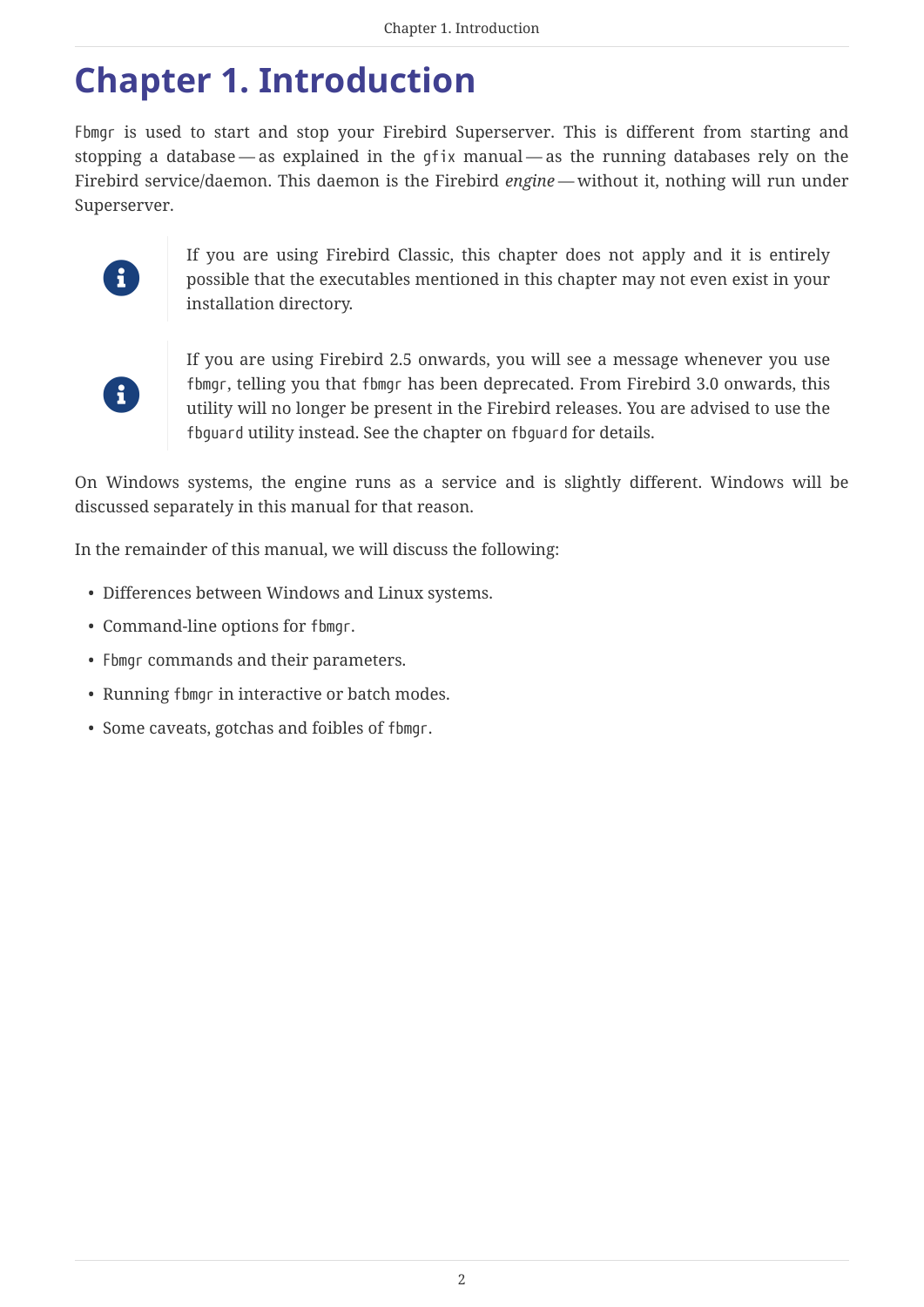# <span id="page-3-0"></span>**Chapter 2. Fbmgr on Linux Systems**

On Linux, the Firebird engine is started whenever you carry out an install — from an RPM or via a script — and at system boot time. This means that Firebird is available whenever your system is running once you have Firebird installed.

At boot time, the script /etc/init.d/firebird is executed to start up the Firebird engine on Suse servers, other Linux servers use the script /etc/rc.d/init.d/firebird instead. The same script is executed just before the server shuts down to stop the Firebird engine. The engine runs as the firebird user and not as root.

The script is installed to the location described above, and a symbolic link is created to /usr/sbin/rcfirebird and the script can therefore be called in both ways, whichever you find easiest, but you must be the root user:

tux> /etc/init.d/firebird <parameter>

or

tux> rcfirebird <parameter>

This script can take one of the following parameters:

**start**

Starts the Firebird engine. If already running, does nothing. The engine is started under the watchful eye of the guardian process (fbguard) and is set to automatically restart if the engine fails for any reason. The engine runs under the firebird user even though you have to be root to run the rcfirebird script.

#### **stop**

Stops the Firebird engine. If already stopped, does nothing. It kills the process for the running engine by reading the pidfile (by default /var/run/firebird/firebird.pid). If the process is not running, no error is reported.

#### **status**

Checks the current status of the Firebird engine. This command can return a status code (in \$?) as follows:

tux> rcfirebird status ; echo \$?

- 0 the engine is running.
- 1 the engine was not running but the pidfile was found.
- 2 the engine was not running but the lock file was found.
- 3 the engine was not running.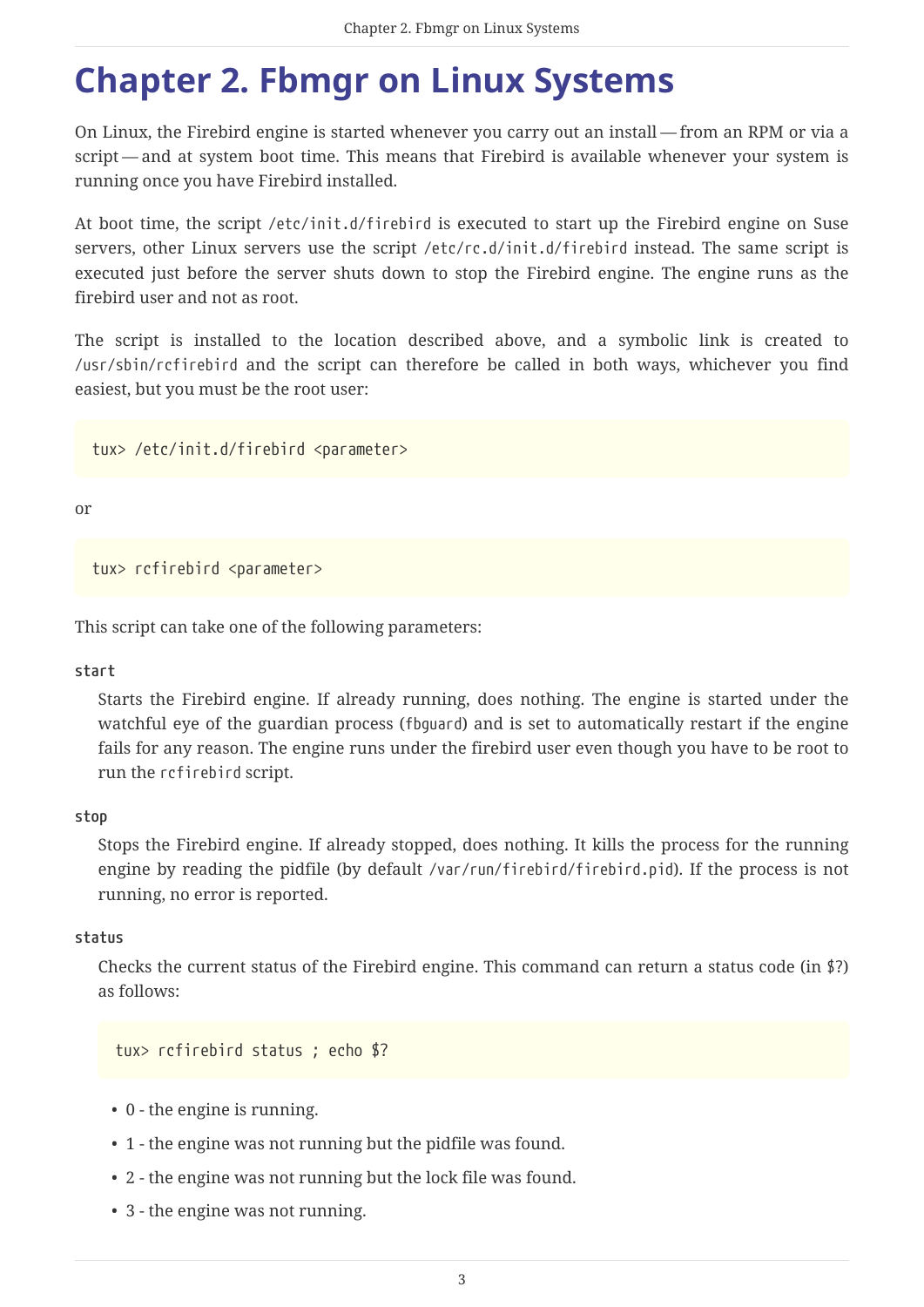The status parameter is not available on every Linux distribution. You can check if it is available on your installation by running the rcfirebird command with no parameters:

H

tux> rcfirebird Usage: /usr/sbin/rcfirebird {start|stop|status|try-restart|restart| force-reload|reload}

The command will list all the options available for your particular installation.

#### **try-restart**

Restarts the Firebird engine but only if it is currently running, otherwise, does nothing.

#### **restart**

Stops and restarts the Firebird engine, whether it was running or not.

#### **force-reload**

This is exactly the same as the restart command.

#### **reload**

Reload is not implemented.

It might be necessary for you to manually shut down the engine from time to time, and to restart it again afterwards. To do this, and assuming that either none of the options to rcfirebird are suitable or you do not have root privileges, fbmgr is your tool. Fbmgr is, by default, available to all users of the system to execute — however, in order to start and stop the Firebird engine, root or SYSDBA rights are required.

> It is noted that the default shell for the firebird user (at least of Suse systems) defaults to /bin/false and so, you cannot log in as the firebird user. This means that you must use rcfirebird to start and stop the engine because if you use fbmgr as root, then all databases created by the engine will be owned by root.

J

In order to allow the firebird user the ability to start and stop the database engine, you need to alter the default shell from /bin/false to something like /bin/bash *and* set a password, while logged in as root, as follows:

tux> usermod --shell /bin/bash firebird tux> passwd firebird

Fbmgr is a very short shell script which currently — as of version 2.1.3 — exports the FIREBIRD environment variable and calls fmbgr.bin passing all supplied parameters over, so fbmgr.bin does all the hard work.

As the two are interchangeable, I shall use the former (and shorter!) fbmgr in the remainder of this chapter.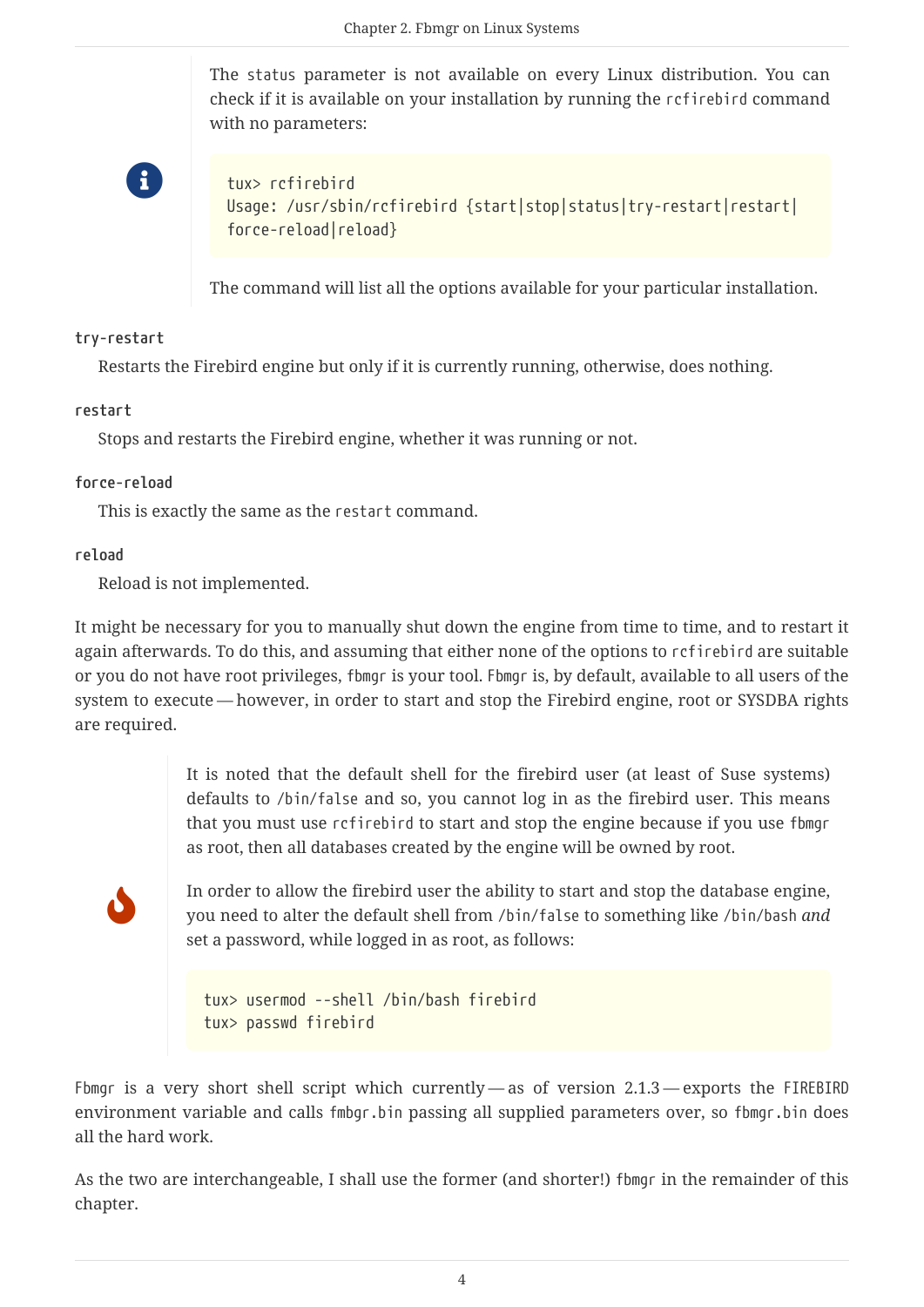## <span id="page-5-0"></span>**2.1. Fbmgr Commands**

Fbmgr can be run interactively or in batch mode. The commands are identical whichever mode you use and the following section describes the commands and shows examples of each, running in both modes.

To enter interactive mode, simply log in as the firebird user and type the command fbmgr. If /opt/firebird/bin is not on your path, type the command bin/fbmgr instead.



When you log in as the firebird user, the home directory (\$HOME) is set to be /opt/firebird. The bin subdirectory, where all the firebird binaries live, is immediately beneath \$HOME.

### <span id="page-5-1"></span>**2.1.1. Getting Help**

To see a list of all the commands — except, for some reason, the start command — run fbmgr and pass the -help command (in batch mode) or type help at the prompt in interactive mode. The resulting output is the same regardless, including the grammatical error "… also be used as an option switches …":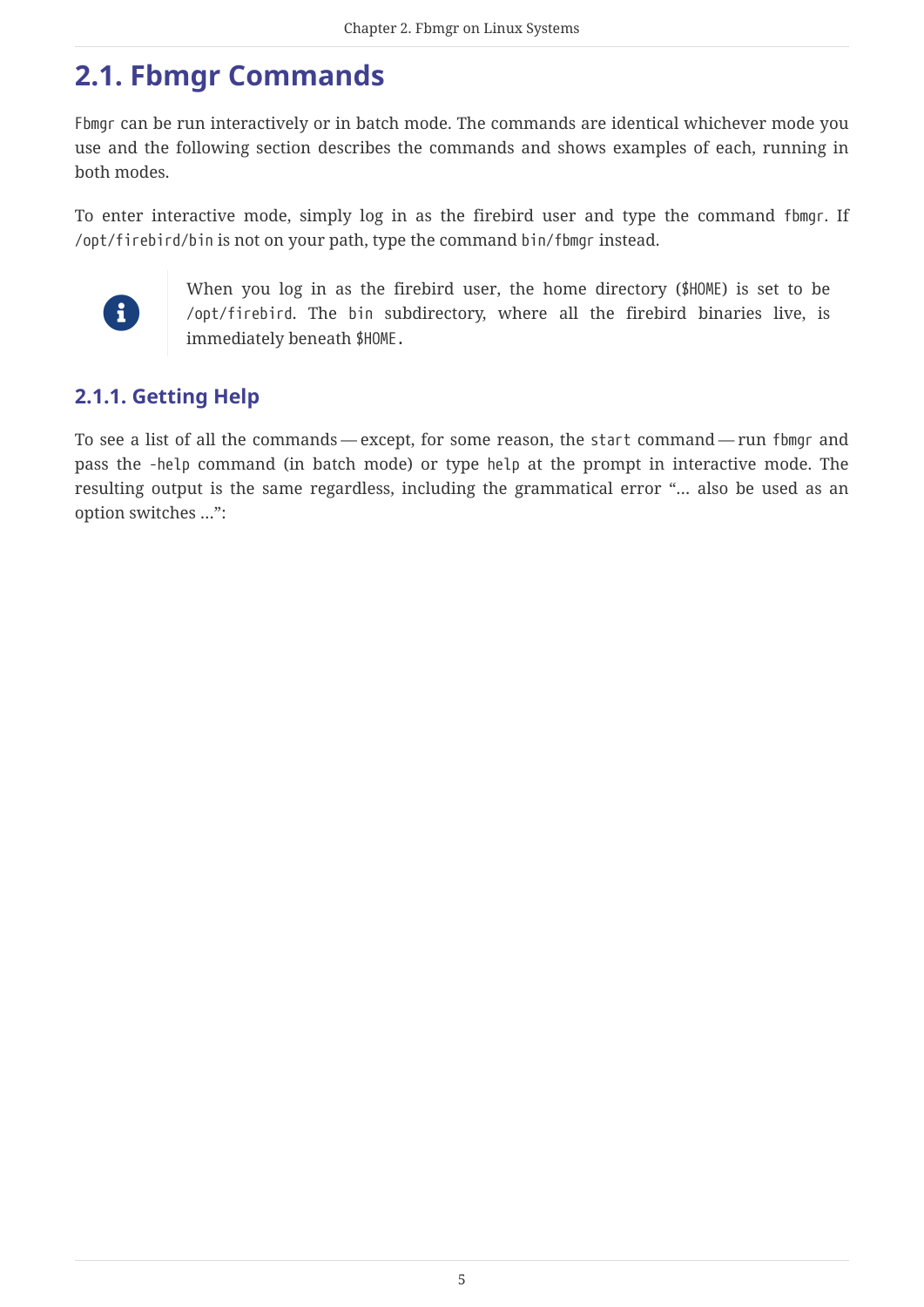tux> fbmgr -help Usage: fbmgr -command [-option [parameter]] or fbmgr<RETURN> FBMGR> command [-option [parameter]] shut [-now] shutdown server show show host and user user <user\_name> set user name password <password> set DBA password pidfile <filename> file to save fbserver's PID help **prints** help text quit quit prompt mode Command switches 'user' and 'password' can also be used as an option switches for commands like start or shut. For example, to shutdown server you can: fbmgr -shut -password <password> or fbmgr<RETURN> FBMGR> shut -password <password> or fbmgr<RETURN> FBMGR> password <password>



FBMGR> shut

When using this option under Firebird 2.5, an additional line is printed at the beginning of the output advising you that "fbmgr is deprecated and will be removed soon".

### <span id="page-6-0"></span>**2.1.2. Starting Up**

When the Firebird engine is started, it normally runs under the watchful eyes of the guardian process — fbguard. The guardian will restart the engine any time it determines that the engine has crashed and in doing so, will hopefully reduce the downtime that the users may suffer as a result of a crashed engine.

It is possible, however, to force the engine to be started up and the guardian will allow it to stay down if it detects a crash. Fbmgr allows the DBA or System Administrator to decide which of the two startup methods will be used.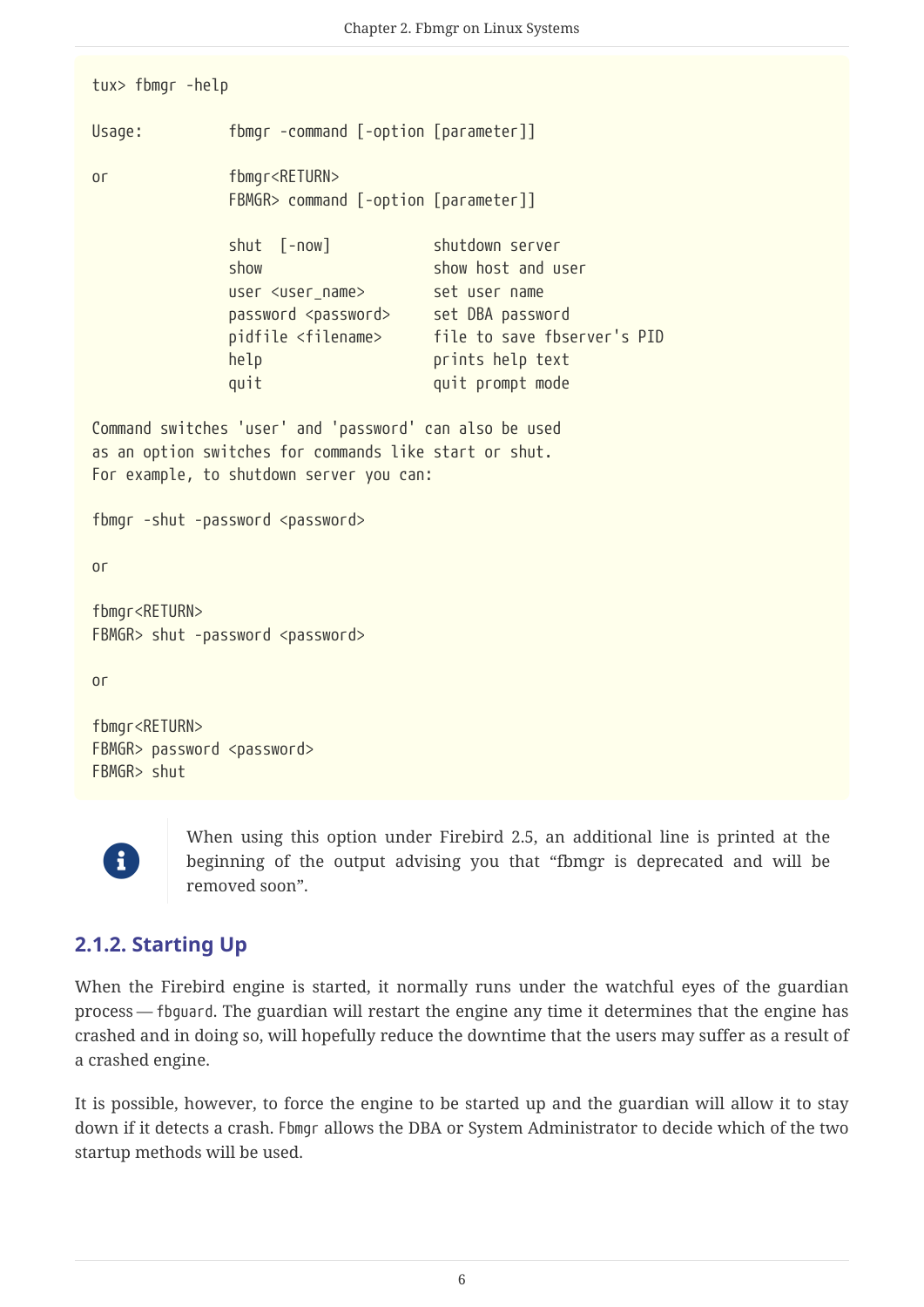#### **Start And Stay Running**

At system boot time, the engine is started in the mode that allows the guardian to restart it in the event of a crash. To perform this task manually using fbmgr you would carry out one of the following:

tux> fbmgr -start -forever server has been successfully started

Or, in interactive mode:

tux> fbmgr FBMGR> start -forever server has been successfully started

If you are logged in as a *privileged user* then you don't need to specify a -user as these login accounts default to SYSDBA when fbmgr is run. If you log in as any other user, even supplying a user name will not be enough to allow you to restart a closed database engine.

> A privileged user is one that the Firebird engine considers to be privileged enough to automatically be given SYSDBA rights. This means that it can start and stop the engine without being required to authenticate as SYSDBA. At present there are four login names that are assumed to be privileged, these are:

• root

8

- firebird
- interbase
- interbas (without the 'e')

The start command defaults to -forever if nothing is specified.

```
tux> fbmgr -start
server has been successfully started
```
#### **Start And Stop Running**

Under normal circumstances you would wish for the database engine to remain running as long as possible. At other times, however, you may wish for any crashes to be investigated prior to restarting the engine. This is possible using fbmgr as the following shows:

tux> fbmgr -start -once

Or, running interactively: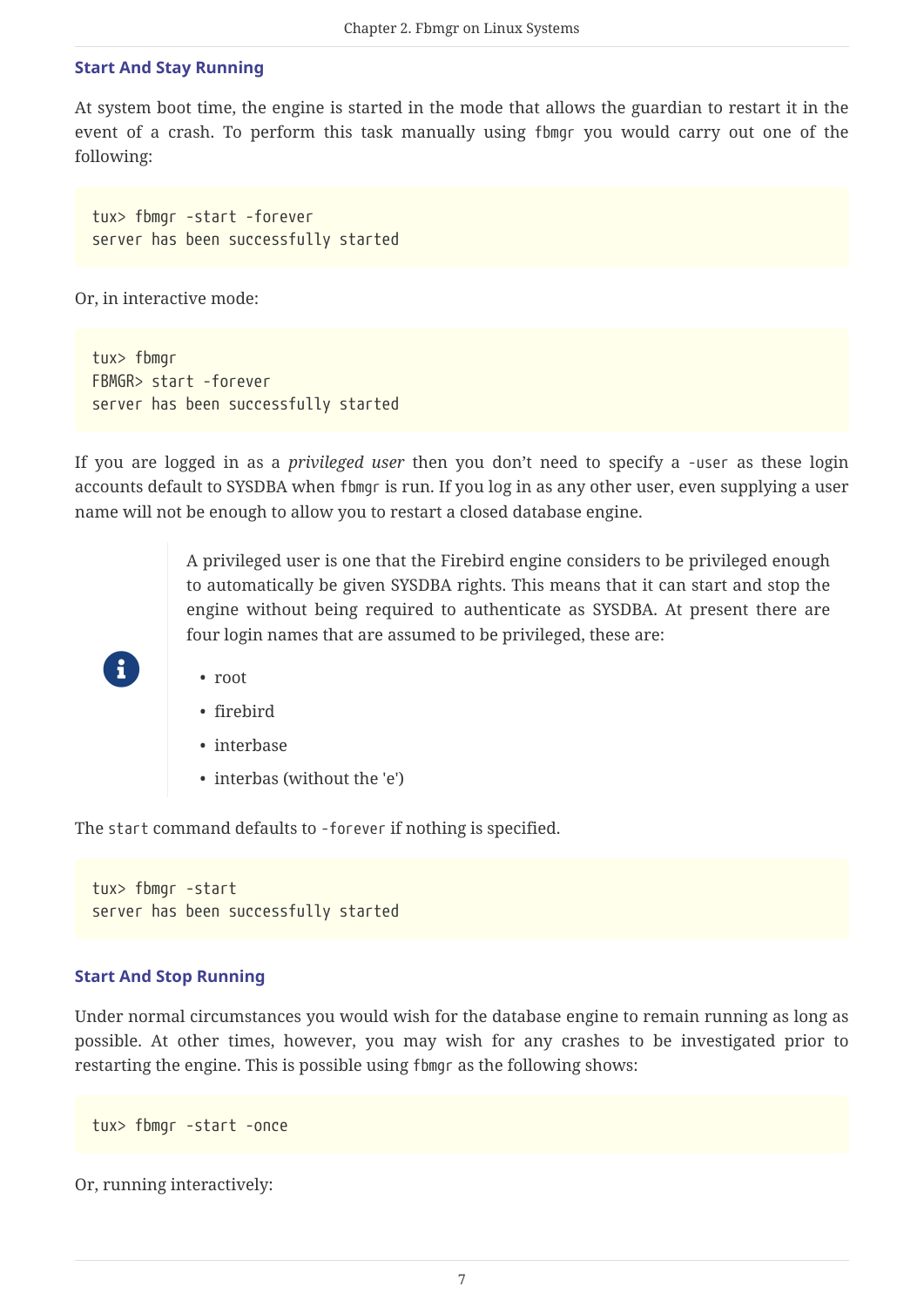tux> fbmgr FBMGR> start -once

#### <span id="page-8-0"></span>**2.1.3. Shutting Down**

Shutting down the engine stops the guardian process from restarting it. If this was not the case, it would be very difficult to actually stop the Firebird engine!



Any user who has logged on to the database server and who is armed with the SYSDBA password, can close the engine down. This is a slight inconsistency as only the privileged users can start the engine.

If you are logged in as a privileged user, you do not need to supply a user name to shut down the engine, you are only required to supply the SYSDBA password.

```
tux> fbmgr -shut -password secret
server shutdown completed
```
You *are* required to supply a user name if you log in as your own account.

tux> fbmgr -shut -password secret no permissions to perform operation tux> fbmgr -shut -user sysdba -password secret server shutdown completed

#### <span id="page-8-1"></span>**2.1.4. Showing Details**

The show command displays the name of the server that you are running on and details of the user you are currently using. If you are running fbmgr as a privileged user, then the user will be SYSDBA unless you specified a different one with the -user parameter.

tux> fbmgr -show Host: localhost User: SYSDBA

You can supply a different user name on the command line if desired:

```
tux> fbmgr -show -username norman
Host: localhost
User: NORMAN
```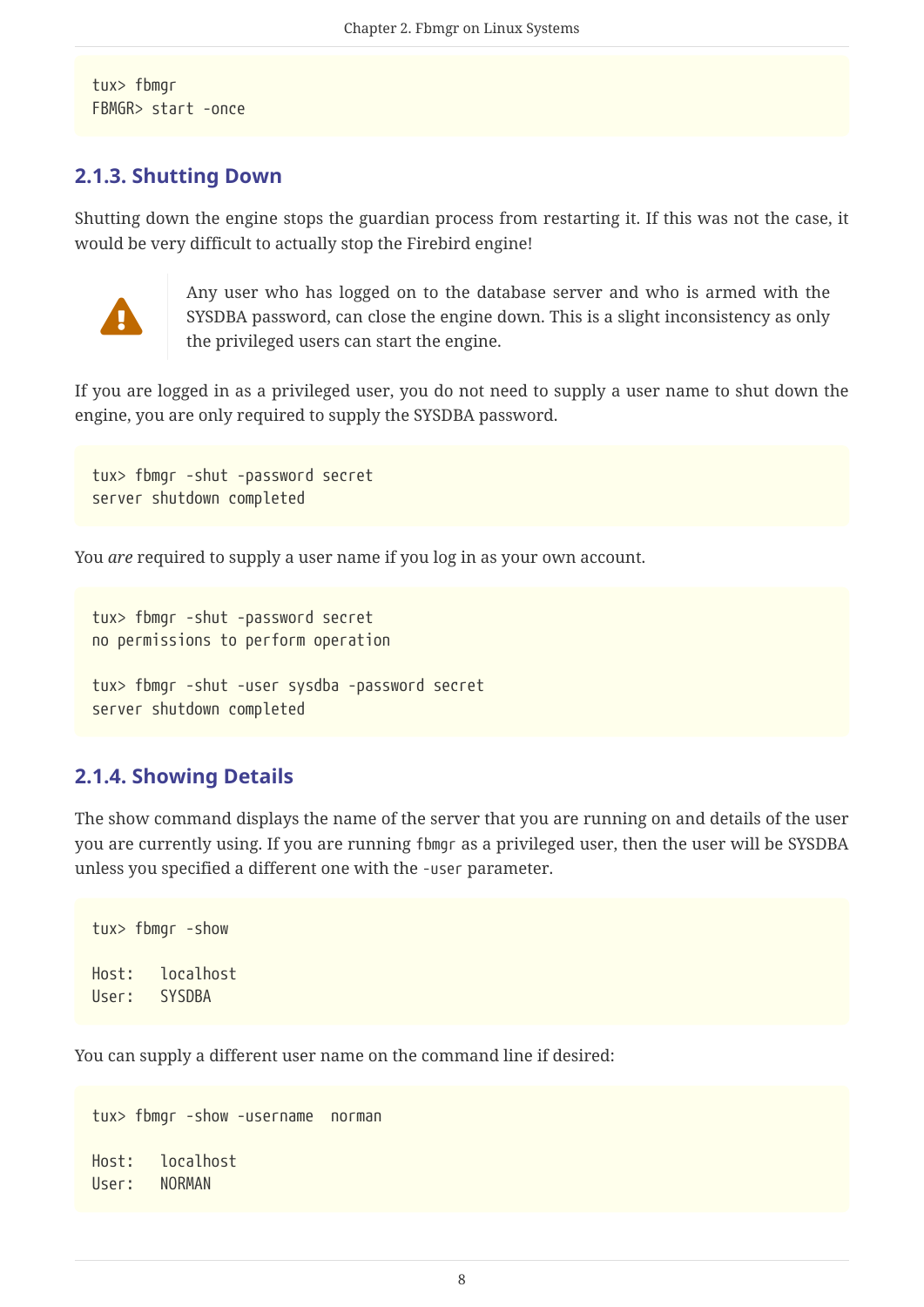In interactive mode, the process is almost identical:

tux> fbmgr FBMGR> show

Host: localhost User: SYSDBA

Or, using a different user name:

tux> fbmgr -user norman FBMGR> show Host: localhost User: NORMAN

It appears that the show command always displays the host name as localhost while you are logged onto that server. It is unfortunate that the show command doesn't show any details about the running (or otherwise) Firebird engine. You can find this out as follows:

tux> ps -ef|grep -i fire[b]ird

firebird 3752 1 0 14:13 ? 00:00:00 /opt/firebird/bin/fbguard -o firebird 3753 3752 0 14:13 ? 00:00:00 /opt/firebird/bin/fbserver

Look closely at the process details for the guardian, you can see a -o parameter. This indicates that the engine is running and is in -once mode. If it crashes at any time, it will not be restarted by the guardian. In -forever mode, the parameter is -f.

If you don't see either the guardian or the server processes, then you can assume that the (Superserver) engine is not running.

> When using grep to filter out the interesting processes from a call to ps -ef, for example, using a character class for one single character prevents the grep process itself from being listed. The following two grep commands produce identical results but using the character class in the first saves having to call grep -v grep to filter out the unwanted grep process.

```
ps -ef | grep -i fire[b]ird
ps -ef | grep -i firebird | grep -v grep
```
#### <span id="page-9-0"></span>**2.1.5. Exiting**

 $\bigcirc$ 

The quit command gets you out of an interactive session. There is no quit command for batch mode.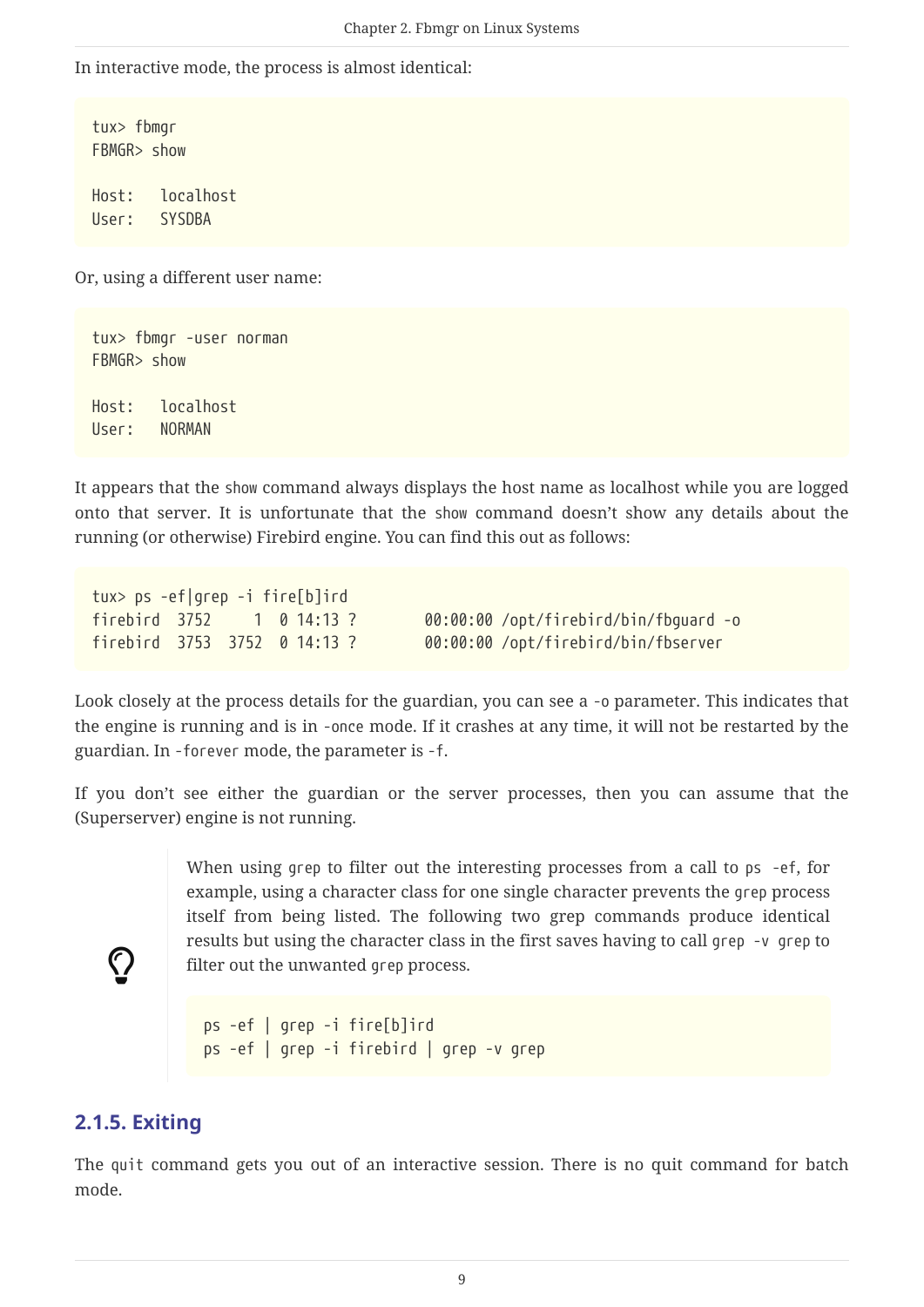# <span id="page-10-0"></span>**Chapter 3. Fguard on Linux Systems**

From Firebird 2.5 onwards the use of fbmgr is deprecated and from Firebird 3.0, it will be removed. The fbguard utility, which was actually used by fbmgr, should be used instead. The system start and stop scripts, as described in the previous chapter, use fbguard to start and stop the Firebird engine at system startup and shutdown.

## <span id="page-10-1"></span>**3.1. Fguard Commands**



For best results and security, you are advised to *always* start and stop the Firebird engine using the default scripts /etc/init.d/firebird or the alias rcfirebird. These scripts carry out various checks to ensure that the engine runs as the correct user, makes sure that the guardian process watches over the engine and so on. Running fbguard on its own makes no such checks and *can* lead to databases becoming unavailable due to being owned by root, for example — because this command always runs the Firebird engine as the root user.

Fguard cannot be run interactively, you must supply the required commands on the command line when executing fbguard. Fbguard can be run as the firebird user, for example, but will always cause the engine itself to run as root. This may be a cause of serious concern for system administrators. If you create any databases while the engine is running as root then those databases will be owned by root and you will *not* be able to access it at some future point when the engine runs — correctly — as the firebird user.

If you always use the` /etc/init.d.firebird` (or rcfirebird) command to start and stop the engine, it will *always* run as the firebird user, regardless of which user you actually run the command as.



You cannot mix and match the various methods of starting and stopping the engine. If you use fbguard to start the engine, you need to kill the fbserver process to stop it. If you use /etc/init.d/firebird (or rcfirebird) to start the engine, you *must* use the corresponding stop script. You cannot shut down the engine with rcfirebird stop, for example, if you started it with fbguard.

### <span id="page-10-2"></span>**3.1.1. Getting Help**

To see a list of all the commands run fbguard passing the -help command. The resulting output is as follows:

```
tux> cd /opt/firebird/bin
tux> ./fbguard -help
Usage: fbguard [-signore|-onetime|-forever (default)][-daemon][-pidfile filename]
```
The use of the -daemon option forces the engine to run as a daemon. If you run the fbguard command to start the engine from a terminal session, your terminal will hang.

By default, fbguard will use its own default location to store the file that holds the process id of the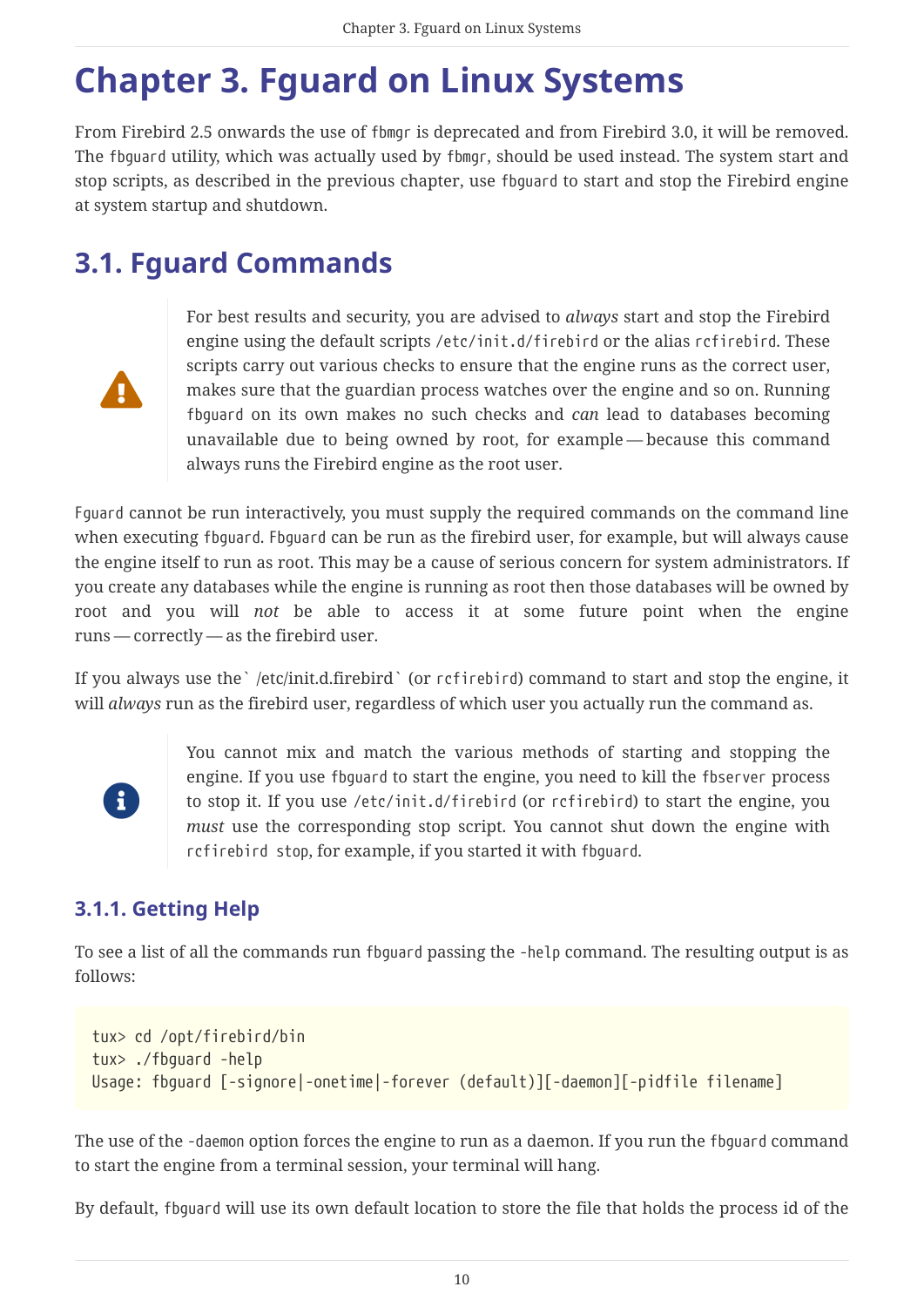running Firebird engine. You may tell it to use a specific pidfile, if you wish, by specifying the -pidfile option. The default is /var/run/firebird/default.pid.



In Firebird 2.50 and 2.5.1, on the OpenSuse platform, the default pidfile is named /var/run/firebird/.pid because of a bug in the /etc/init.d/firebird script where the variable INSTANCE is not defined. It should be defined with a value of default.

### <span id="page-11-0"></span>**3.1.2. Starting Up**

When the Firebird engine is started at system boot or by the /etc/init.d/firebird script, it runs under the watchful eyes of the guardian process. The guardian will restart the engine any time it determines that the engine has crashed and in doing so, will hopefully reduce the downtime that the users may suffer as a result of a crashed engine. It is possible, however, to force the engine to be started up and the guardian will allow it to stay down if it detects a crash.

As mentioned above, regardless of the user you are logged in as when you execute the fbguard command, the engine always runs as the root user.

Regardless of the start mode chosen, the -signore option can be used to indicate that startup errors are to be ignored, and fbguard is to continue to attempt to startup the engine. Startup errors include problems such as port 3050 already being used, etc. Normally, on a startup error fbguard will make no further attempt to start the engine.

#### **Start And Stay Running**

At system boot time, the engine is started in the mode that allows the guardian to restart it in the event of a crash. To perform this task manually using fbguard you would carry out the following process:

tux> fguard -forever -daemon

The command defaults to -forever if nothing is specified.

tux> fguard -daemon

#### **Start And Stop Running**

Under normal circumstances you would wish for the database engine to remain running as long as possible. At other times, however, you may wish for any crashes to be investigated prior to restarting the engine. This is possible using fbguard as the following shows:

tux> fguard -onetime -daemon

### <span id="page-11-1"></span>**3.1.3. Shutting Down**

There is no fbguard command line option that shuts down the running Firebird engine. To do so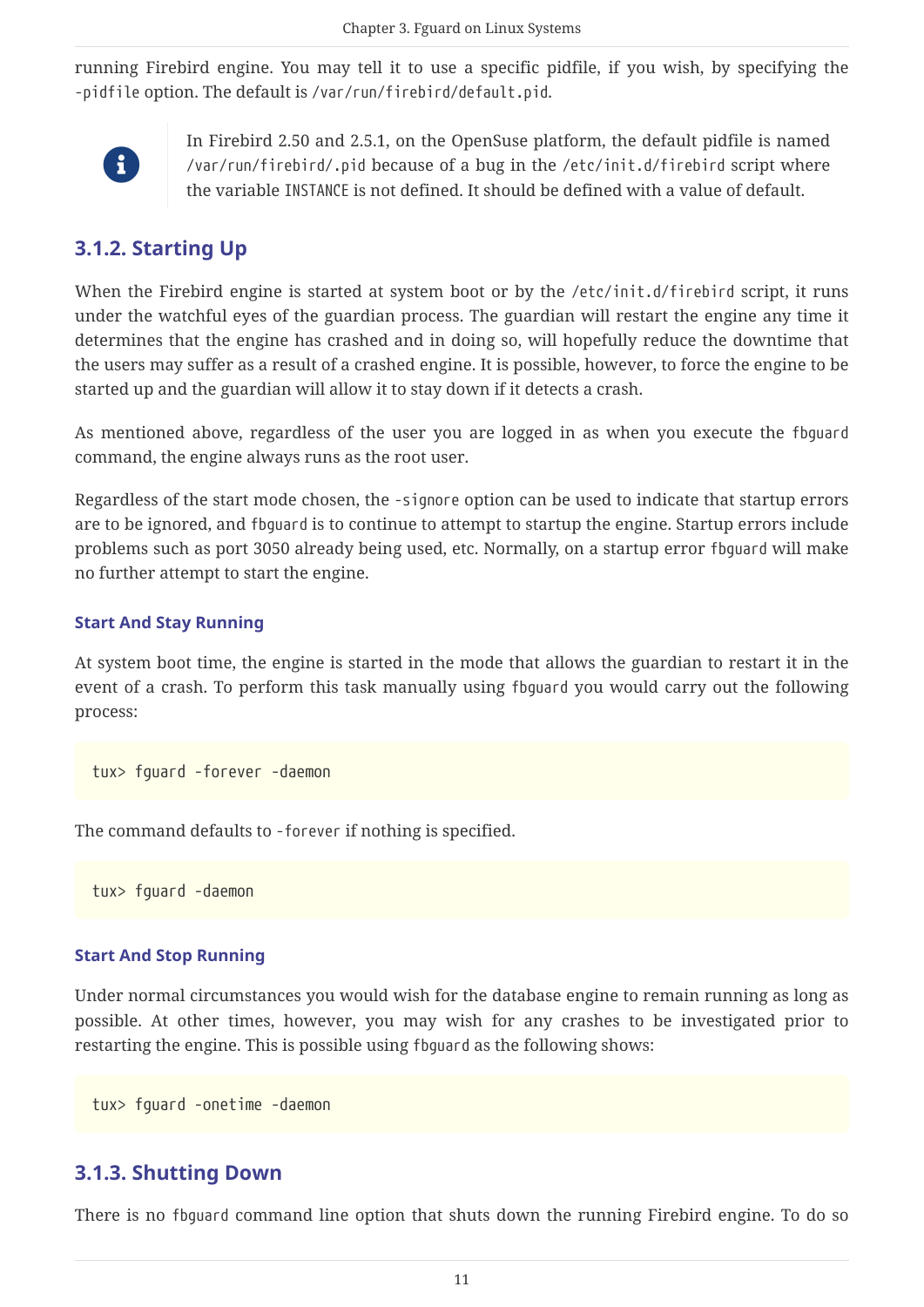requires that you kill the running process as root.

```
tux> ps -ef| grep -i fire[b]ird
root 11556 11555 0 12:18 ? 00:00:00 /opt/firebird/bin/fbserver
tux> kill 11556
tux> ps -ef| grep -i fire[b]ird
## No output shown ##
```
The fbserver process is always listed as running from /opt/firebird as per the output from the various grep commands above. The fbguard process, on the other hand, doesn't show the full path unless it was started using the full path, as follows:

```
tux> cd /opt/firebird/bin
tux> ./fbguard -forever -daemon
tux> ps -ef | grep -i fire[b]ird
root 11794 11793 0 12:32 ? 00:00:00
/opt/firebird/bin/fbserver
tux> ps -ef|grep -i fb[g]uard
root 11793 1 0 12:32 ? 00:00:00 ./fbguard -forever
-daemon
tux> kill 11794
tux> /opt/firebird/bin/fbguard -forever -daemon
tux> ps -ef | grep -i fire[b]ird
root 11838 1 0 12:34 ? 00:00:00
/opt/firebird/bin/fbguard -forever -daemon
root 11839 11838 0 12:34 ? 00:00:00
/opt/firebird/bin/fbserver
```
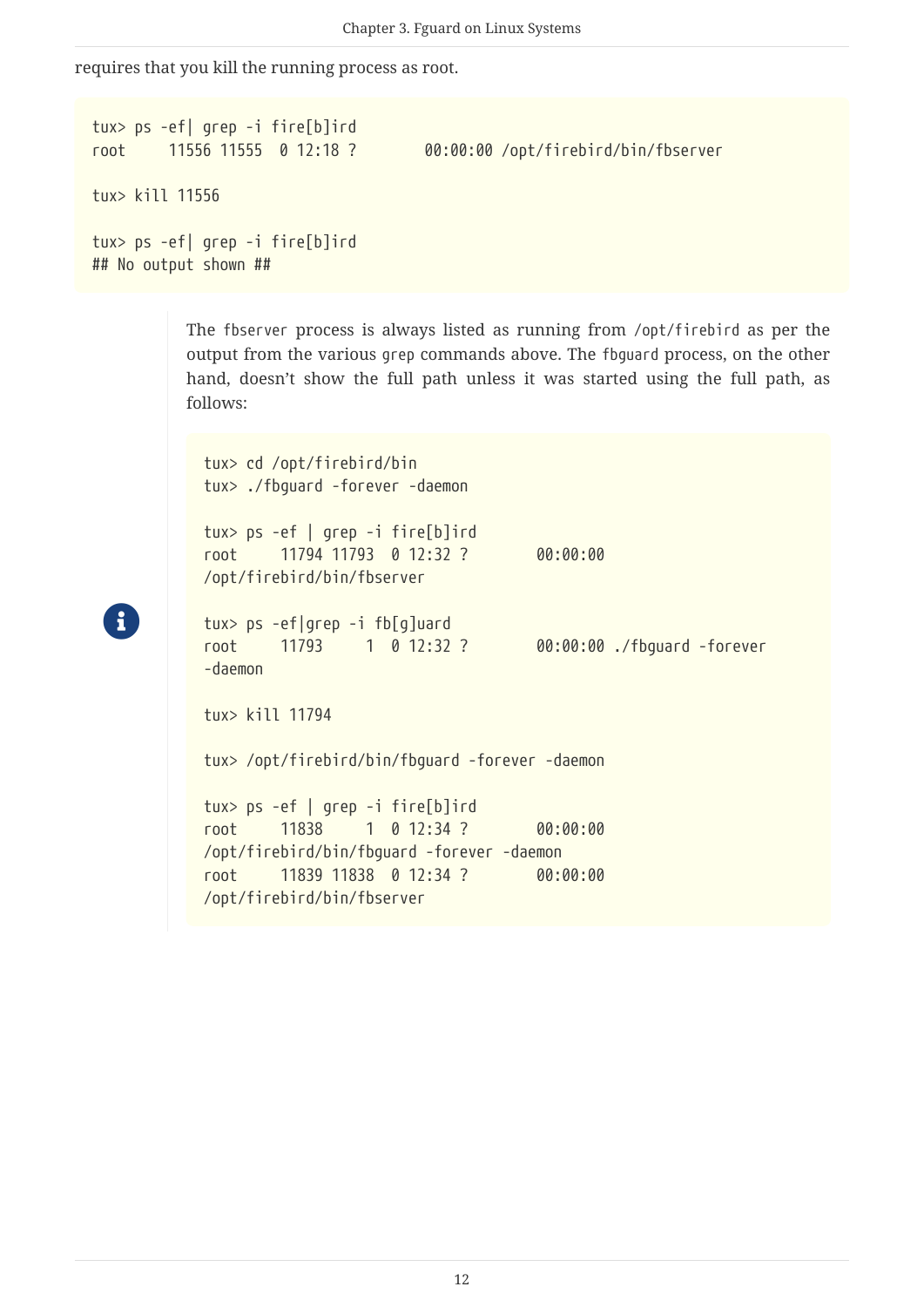# <span id="page-13-0"></span>**Chapter 4. Windows Systems**

On Windows 2000/2003, Vista and NT systems as well as the non-home versions of XP, the Firebird engine runs as a service as does the Firebird Guardian. Both of these run under the local system user account. For best results and stability, you are advised to keep Firebird running as a service rather than as an application.

After installation, these two services are defined to be started and stopped automatically on server boot and shutdown. If you wish to control when the services are started and stopped, use *Control Panel* to change their properties to manual.

On Windows ME, 95, 98 and XP Home, the engine runs as an application as does the guardian. In this case, an icon will be seen in the system tray and you can carry out manual maintenance by right clicking on the icon.



The remainder of this section assumes that you have the Firebird engine and the guardian running as services. All the engine commands are accessed via a rightclick on the guardian icon in the system tray when running as an application.

On Windows, the guardian process is the file fbguard.exe and the engine itself is the file fbserver.exe.

Normally the instsvc command is used to install or remove services. It can also be used to start and stop services that already exist. When discussing the instsvc command below, it will be used only to start and stop services rather than installing and removing them.

# <span id="page-13-1"></span>**4.1. Starting The Engine**

When you start the guardian service on Windows, it will automatically bring up the database engine without you needing to physically start it too.

### <span id="page-13-2"></span>**4.1.1. Using Net Start**

Provided you know the exact service name, you can use the net commands to start (and stop) the guardian and database engine. Up until Firebird 2.0, the service name was simply "FirebirdServer". From Version 2.1 onwards, there can be many different services running. In this section, only the default services for Firebird 2.x will be discussed and these are "Firebird Guardian - DefaultInstance" and "Firebird Server - DefaultInstance". As there are spaces in the names, double quotes are required to prevent errors.

```
C:\>net start "firebird guardian - defaultinstance"
The Firebird Guardian - DefaultInstance service is starting.
The Firebird Guardian - DefaultInstance service was started successfully.
```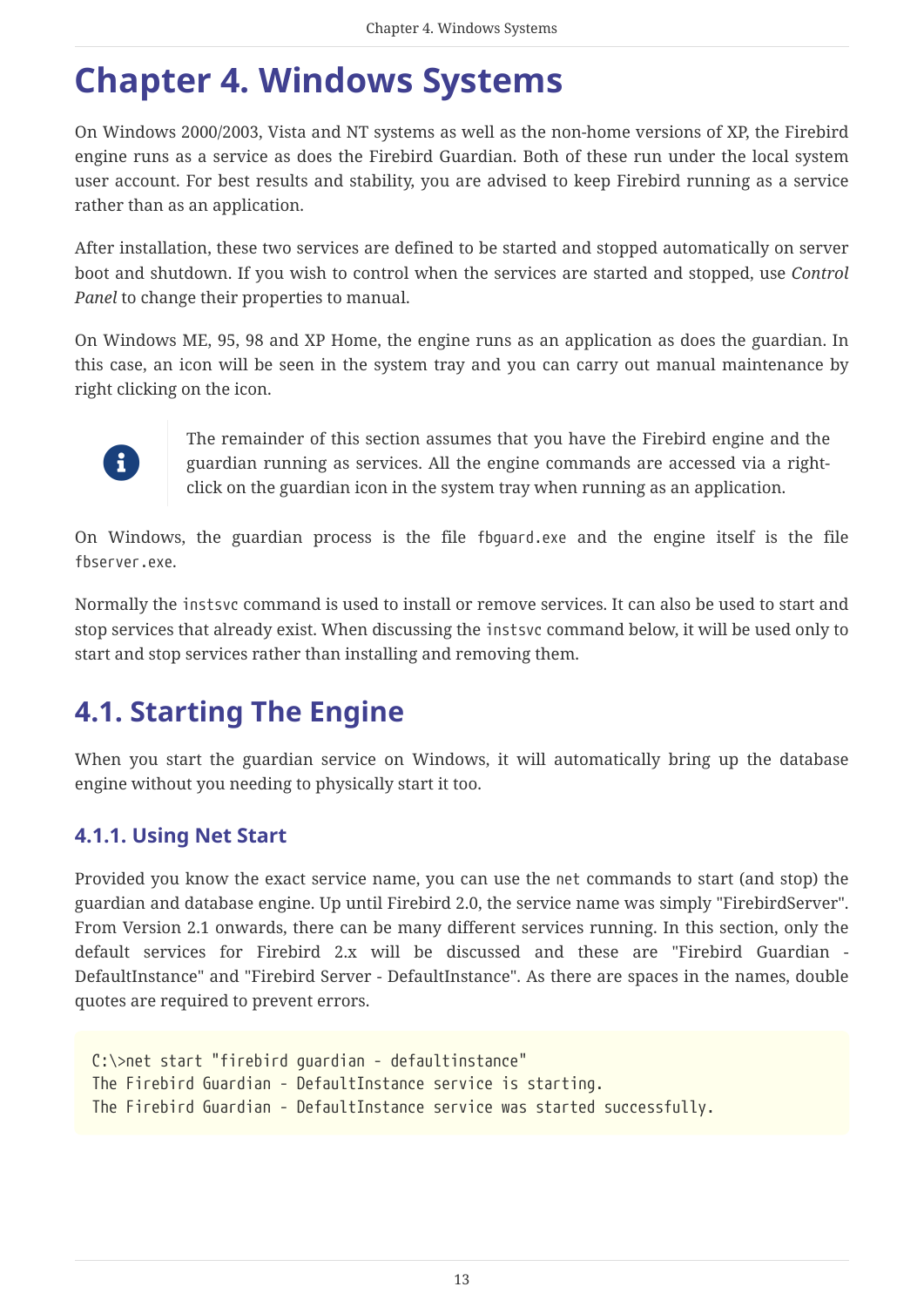### <span id="page-14-0"></span>**4.1.2. Using Instsvc**

As you can see from the above, under Firebird 2.x, the service names are a bit unwieldy. It is easier to use instsvc to start the services as you do not need to know the default service names.

```
C:\>instsvc start
Service "Firebird Guardian - DefaultInstance" successfully started.
```
## <span id="page-14-1"></span>**4.2. Stopping The Engine**

When you stop the guardian service on Windows, it will automatically bring down the database engine without you being required to stop it too.

### <span id="page-14-2"></span>**4.2.1. Using Net Stop**

As with starting the services, in order to use net stop to bring the guardian and engine down, you need to know the exact service name (for the guardian) and enclose it in quotes if there are spaces in the name.

```
C:\>net stop "firebird guardian - defaultinstance"
The Firebird Guardian - DefaultInstance service is stopping.
The Firebird Guardian - DefaultInstance service was stopped successfully.
```
### <span id="page-14-3"></span>**4.2.2. Using Instsvc**

As with starting the default services, stopping them is far easier using instsvc.

```
C:\>instsvc stop
Service "Firebird Guardian - DefaultInstance" successfully stopped.
```
## <span id="page-14-4"></span>**4.3. Querying The Engine**

It is possible to query the services running on the server to check whether the Firebird services are running or not. Once again, the instsvc command is used: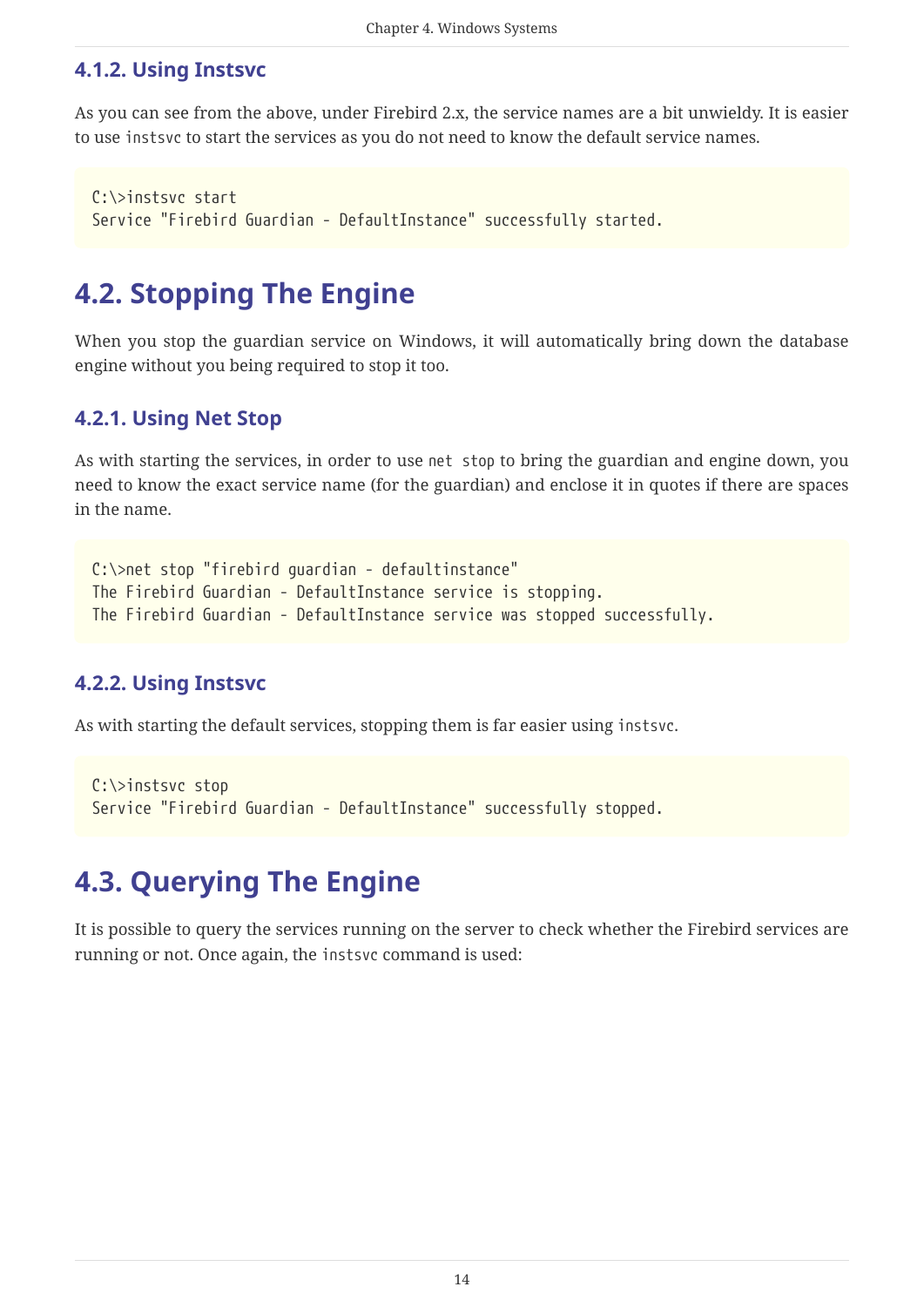```
C:\>instsvc q
Firebird Guardian - DefaultInstance IS installed.
   Status : stopped
 Path : C:\Program Files\Firebird\Firebird_2_0\bin\fbguard.exe -s
   Startup : manual
   Run as : LocalSystem
Firebird Server - DefaultInstance IS installed.
   Status : stopped
 Path : C:\Program Files\Firebird\Firebird_2_0\bin\fbserver.exe -s
   Startup : manual
   Run as : LocalSystem
```
It can be seen from the above, that there are two services installed on this server, but none of them are currently running. Other details are displayed such as whether or not these services are started automatically on reboot — in the example above, this is not the case — and the user account (LocalSystem) under which the services will be run, when they are started.

This command is very useful as it displays the two service names — once you have that information, you may use the net stop or net start commands to bring the database down and to restart it.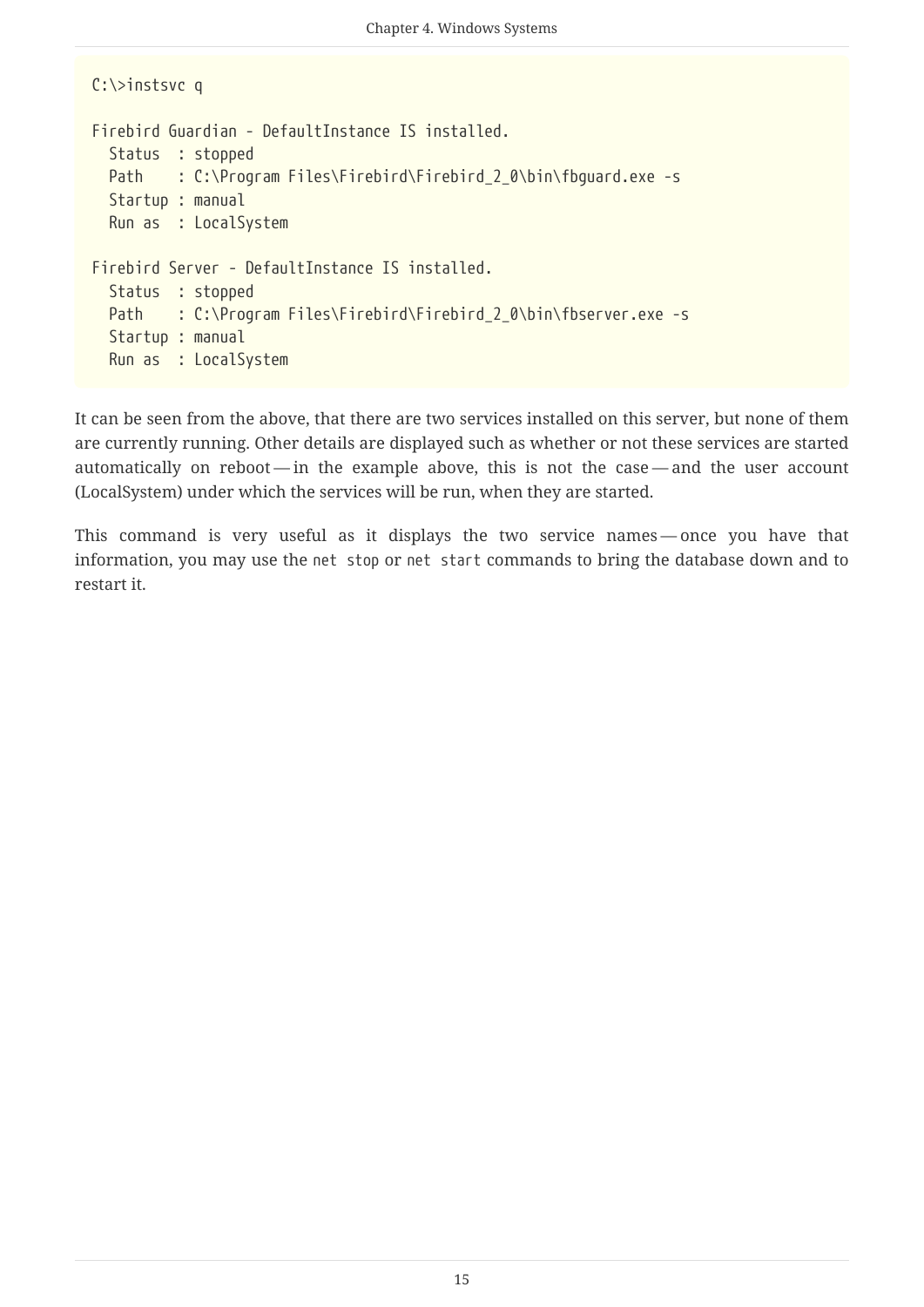# <span id="page-16-0"></span>**Chapter 5. Fbmgr Caveats**

The following caveats are all specific to the Linux (and by assumption, other Unix systems) and do not apply to Windows versions of Firebird. The reason is simple, Windows doesn't have an fbmgr application as it uses the instsvc command instead.

## <span id="page-16-1"></span>**5.1. Fbmgr is Deprecated at Firebird 2.5**

The biggest drawback to the fbmgr utility is the fact that it is deprecated from Firebird 2.5 onwards and will be removed altogether from Firebird 3.0. You are advised to use fbguard instead.

## <span id="page-16-2"></span>**5.2. The Help Command**

The help command, as described above, doesn't mention that fact that there is a start command. There is a very brief mention of the start command, but no text explains its use, unlike the other commands which are described.

## <span id="page-16-3"></span>**5.3. Who Owns The Databases?**

While not an error as such, this is something that you should be aware of. When the server boots, it starts the Firebird engine and runs it as the user firebird. By default, the firebird has no interactive shell — it defaults to /bin/false — and so you cannot log in to, or su to, the firebird user to manually run a command.

This means that, unless you change the firebird user's default shell as described above, you will have to carry out any manual restarts etc of the engine as the root user — although you can shut it down as any user provided you have the SYSDBA password.

If you do restart the engine as root, then it will now be running as root. While existing databases — owned by the firebird user — will happily be read from and written to by root, any new databases created will be owned by root. Everything will work fine for a while but after the server is next rebooted, these new databases will then fail to be accessible as the engine is now running as the firebird user again and that user has no permissions to access the databases owned by root.

You are therefore advised to always start and stop the server either:

- as root, using the rcfirebird command; or
- as firebird, using fbmgr.

but never, ever, as root using fbmgr. If you follow the above instructions, all your databases will be owned by the firebird user.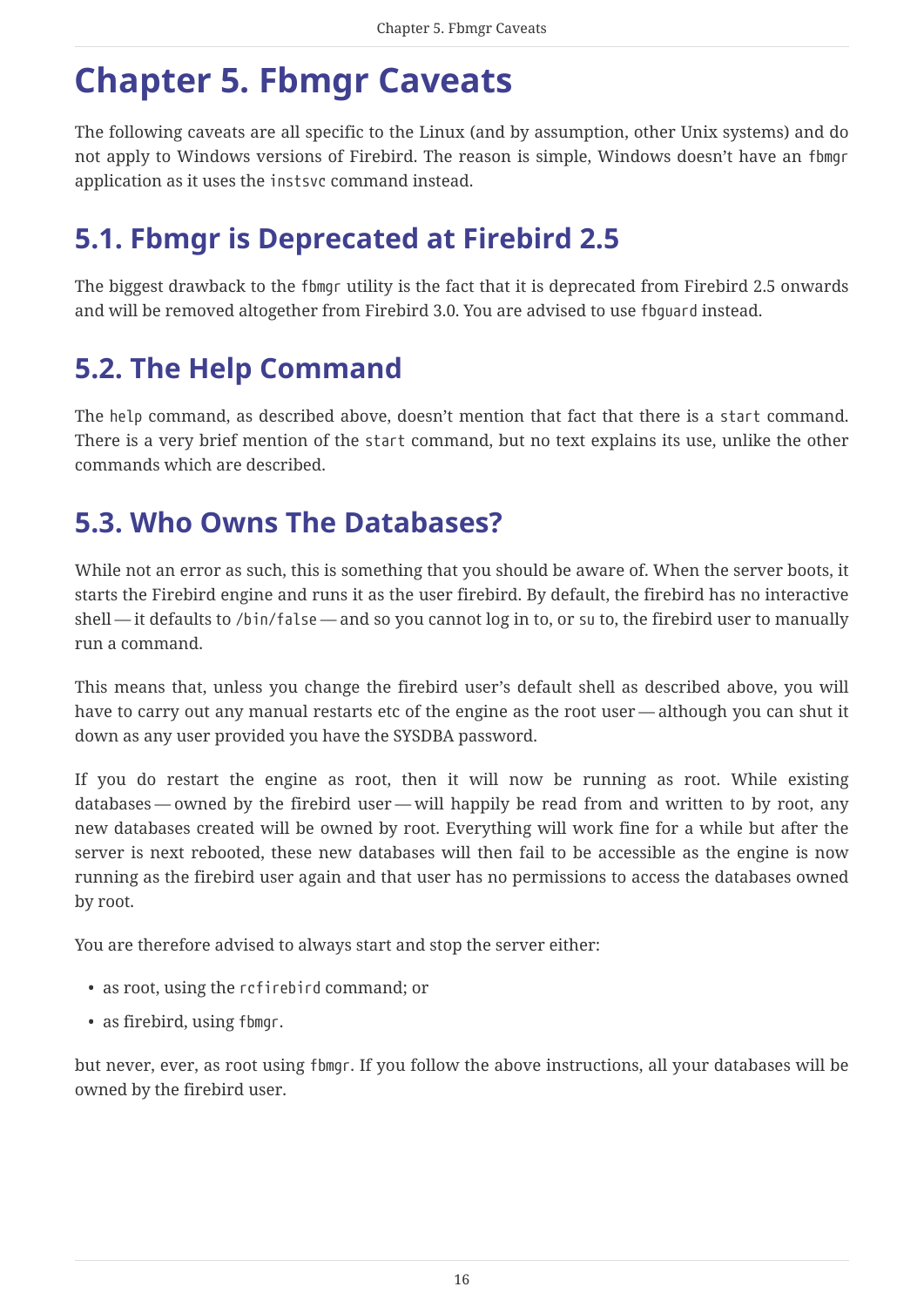## <span id="page-17-0"></span>**5.4. What's That Defunct Guardian Process Doing?**

If you run fbmgr and shut down the database engine, the fbserver process vanishes from the list of processes running under the firebird user. However, a ps -ef|grep -i fir[e]bird command will show the following:

```
tux> ps -ef|grep -i fir[e]bird
firebird 29978 29844 0 15:57 pts/0 00:00:00 /opt/firebird/bin/fbmgr.bin
firebird 29979 29978 0 15:57 ? 00:00:00 [fbguard] <defunct>
root 29992 29955 0 15:57 pts/1 00:00:00 grep -i fire
```
The guardian process, fbguard, doesn't vanish until you exit from fbmgr. This again is not a major problem, but knowing that all you have to do is exit from fbmgr to make it vanish is helpful.

## <span id="page-17-1"></span>**5.5. I Can Shut Down But Not Start Up The Engine**

If you log in to the server as a privileged user and have the SYSDBA's password, you can shut down and start up the engine with no problems. If, on the other hand, you log in as any other user and try to use fbmgr to stop and start the Firebird engine, you will find that you can stop it with no problems but you will not be allowed to restart it. Only privileged users can start the engine. The following shows the problem.

```
tux> # Shutdown Firebird engine as user 'norman'.
tux> fbmgr -shut -password secret
no permissions to perform operation
tux> fbmgr -shut -user sysdba -password secret
server shutdown completed
tux> # Try to restart the Firebird engine as user 'norman'.
tux> fbmgr -start
no permissions to perform operation
tux> fbmgr -start -password secret
no permissions to perform operation
tux> fbmgr -start -user sysdba -password secret
no permissions to perform operation
tux> # Give up and restart the engine as 'firebird'.
tux> su - firebird
tux> bin/fbmgr -start
server has been successfully started
```
It can be seen from the above that a normal user armed with the SYSDBA user name and password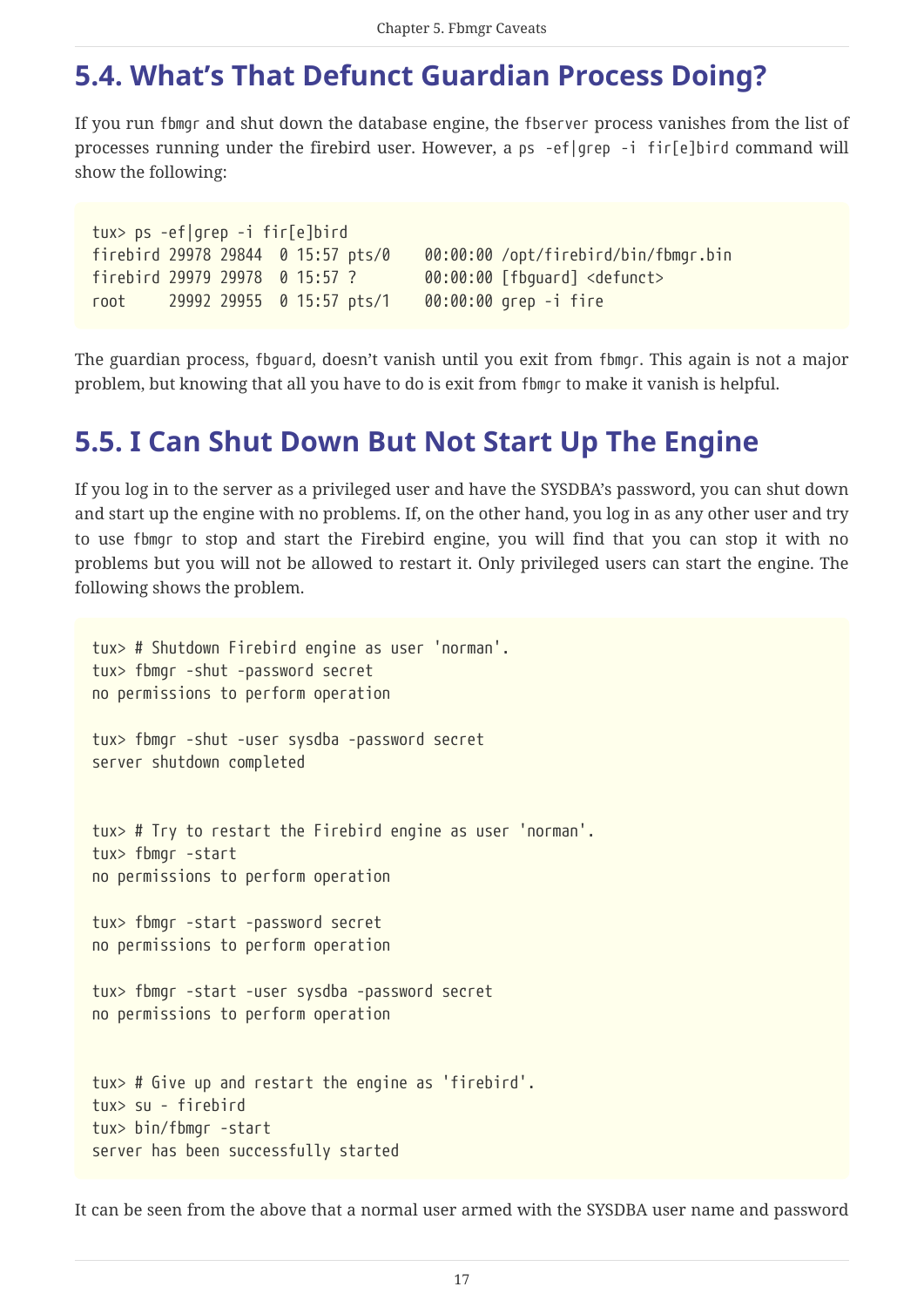can stop the Firebird engine but is completely unable to restart it afterwards.

The reason why this is the case is quite simple. Until the firebird engine is started, there is no way to check that the password supplied for the SYSDBA user is actually correct. Because of this, logging in as a privileged user assumes SYSDBA privileges and allows you to start the engine.

## <span id="page-18-0"></span>**5.6. Shut Without Parameters Appears To Be a Bug**

Running fbmgr's -shut command with no user or password gives the following cryptic output:

```
tux> fbmgr -shut
Invalid clumplet buffer structure: buffer end before end of clumplet -
no length component
can not attach to server
```
The same result is obtained even with a user name supplied:

```
tux> fbmgr -shut -user sysdba
Invalid clumplet buffer structure: buffer end before end of clumplet -
no length component
can not attach to server
```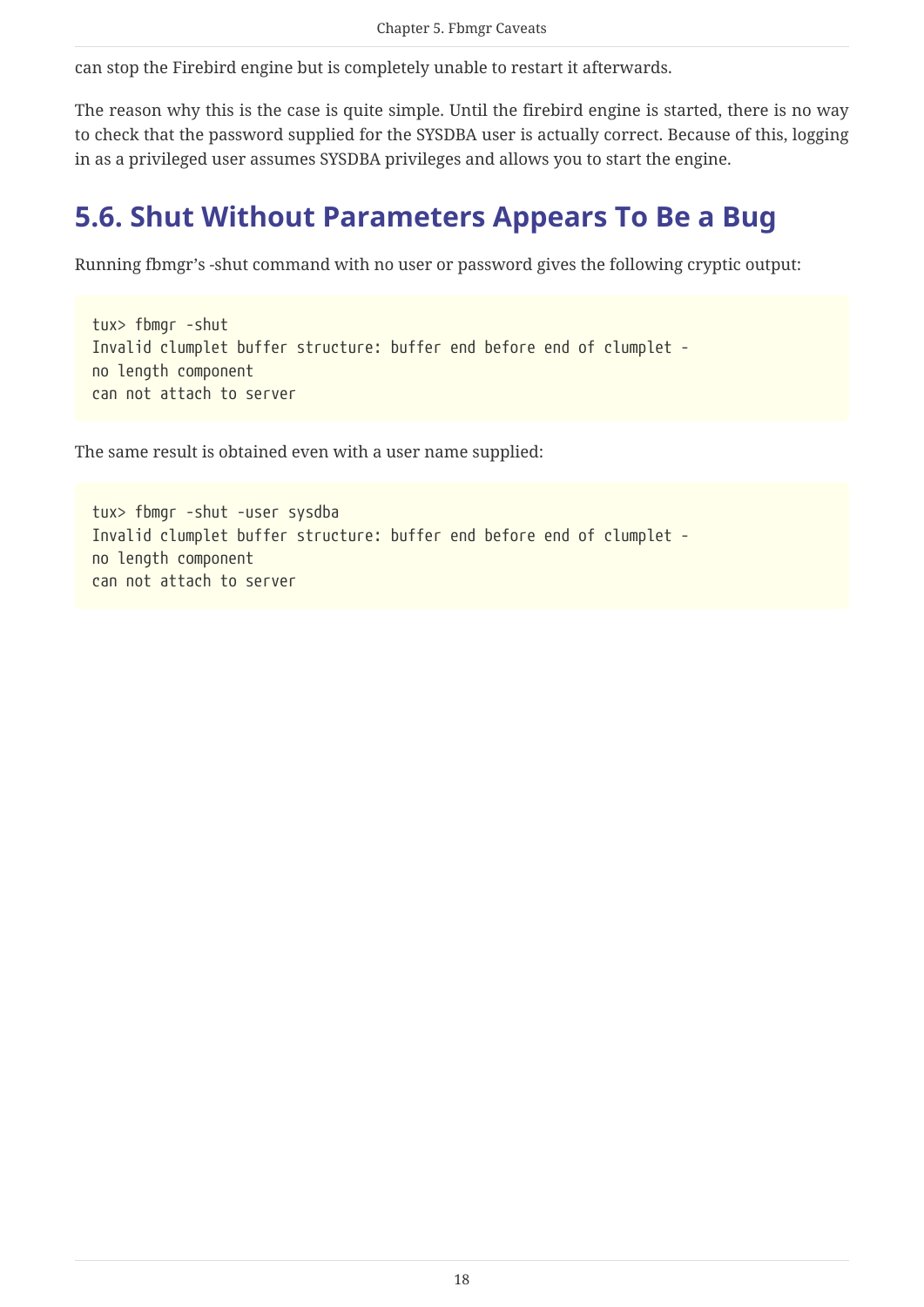# <span id="page-19-0"></span>**Appendix A: Document history**

The exact file history is recorded in the firebird-documentation git repository; see <https://github.com/FirebirdSQL/firebird-documentation>

#### **Revision History**

| 1.0 29 Sep<br>2009   |                   | ND Created as a chapter in the Command Line Utilities manual.                                                                                                                   |
|----------------------|-------------------|---------------------------------------------------------------------------------------------------------------------------------------------------------------------------------|
| 1.1 11 Oct<br>2009   |                   | ND Some screen output wrapped as it extended out of the page in the generated<br>pdf.                                                                                           |
| 1.2 20 Oct<br>2009   |                   | ND Replaced all references to "root or firebird" account names with "privileged<br>users" as there are more than just these two accounts. Converted to a stand<br>alone manual. |
| 1.3 21 Oct<br>2009   |                   | ND A few spelling mistakes corrected.                                                                                                                                           |
| 1.4 26 Oct<br>2009   |                   | ND The status option to the refirebird command is not available on all Linux<br>distros. Text amended to warn the reader of this discrepancy.                                   |
| 1.5 11 Oct<br>2011   |                   | ND Spelling corrections.                                                                                                                                                        |
| 1.6 13 Oct<br>2011   |                   | ND Updated to mention that fbmgr is deprecated from Firebird 2.5 onwards, and<br>removed altogether from Firebird 3.0.                                                          |
|                      |                   | Added a chapter on using fbguard.                                                                                                                                               |
| $1.7$ 17 Jun<br>2020 | M<br>$\mathbb{R}$ | Conversion to AsciiDoc, minor copy-editing                                                                                                                                      |